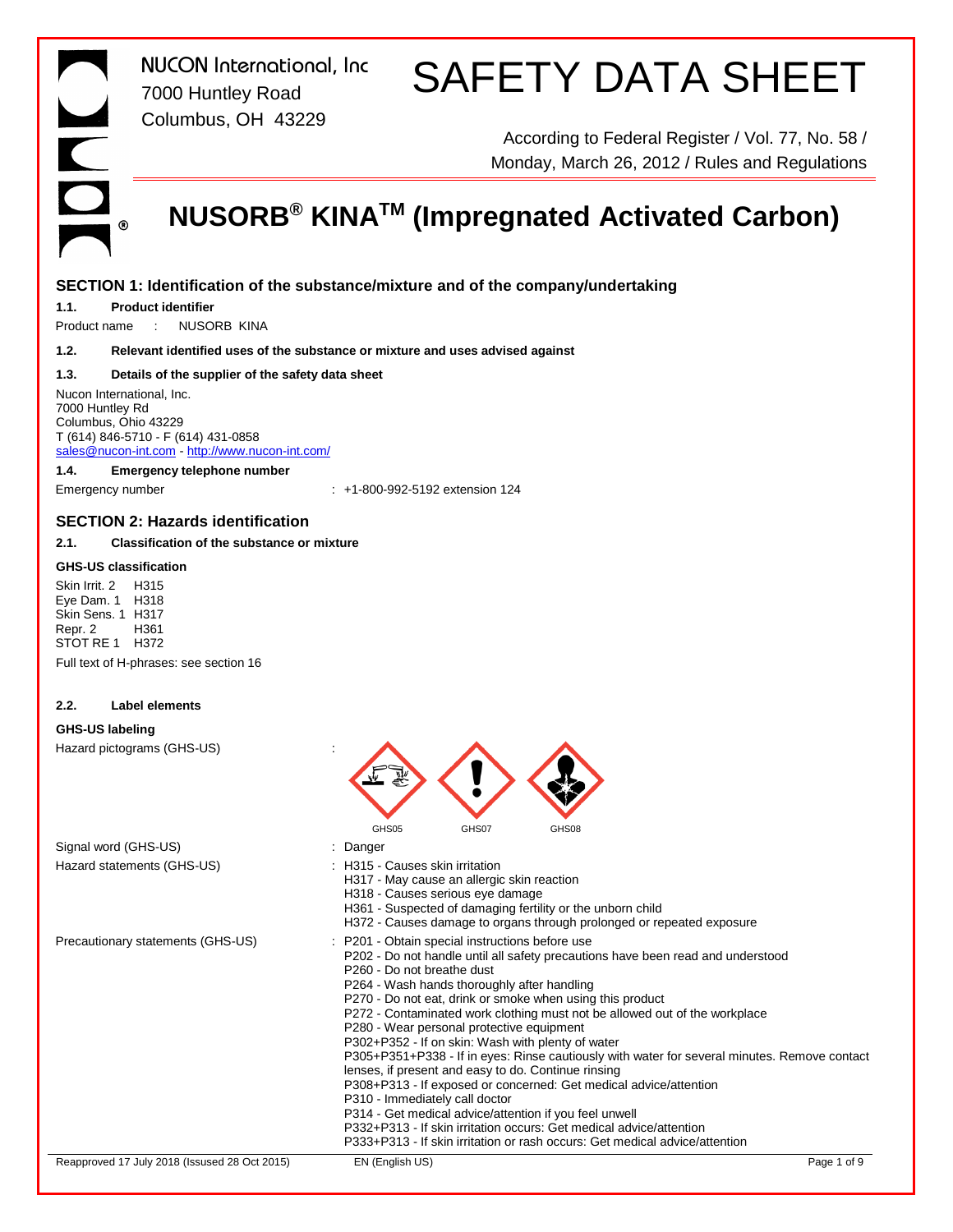# S

SAFETY DATA SHEET

According to Federal Register / Vol. 77, No. 58 / Monday, March 26, 2012 / Rules and Regulations

### **NUSORB® KINATM (Impregnated Activated Carbon)**

- P362+P364 Take off contaminated clothing and wash it before reuse
- P363 Wash contaminated clothing before reuse
- P405 Store locked up
	- P501 Dispose of contents/container to meet all regulations

### **2.3. Other hazards**

Other hazards not contributing to the classification

: None under normal conditions. May form combustible dust concentrations in air.

**2.4. Unknown acute toxicity (GHS US)**

Not applicable

### **SECTION 3: Composition/Information on ingredients**

*NUCON International, Inc*

7000 Huntley Road Columbus, OH 43229

#### **3.1. Substance**

Not applicable

#### **3.2. Mixture**

| <b>Name</b>                               | <b>Product identifier</b>                                                                                   | %        | <b>GHS-US classification</b>                                                                            |
|-------------------------------------------|-------------------------------------------------------------------------------------------------------------|----------|---------------------------------------------------------------------------------------------------------|
| Carbon                                    | (CAS No) 7440-44-0                                                                                          | $>= 95$  | Not classified                                                                                          |
| Potassium Carbonate                       | (CAS No) 584-08-7                                                                                           | $>= 3.5$ | Acute Tox. 4 (Oral), H302<br>Skin Corr. 1A, H314                                                        |
| Potassium iodide (KI)                     | (CAS No) 7681-11-0                                                                                          | $>= 1.5$ | Skin Sens. 1B, H317<br>Repr. 2, H361<br>STOT RE 1, H372                                                 |
| Full text of H-phrases: see section 16    |                                                                                                             |          |                                                                                                         |
| <b>SECTION 4: First aid measures</b>      |                                                                                                             |          |                                                                                                         |
| Description of first aid measures<br>4.1. |                                                                                                             |          |                                                                                                         |
| First-aid measures general                | : Call a POISON CENTER or doctor/physician.                                                                 |          |                                                                                                         |
| First-aid measures after inhalation       | : Remove victim to fresh air and keep at rest in a position comfortable for breathing. Call a<br>necessary. |          | POISON CENTER or doctor/physician if you feel unwell. Artificial respiration and/or oxygen if           |
| First-aid measures after skin contact     | clothes. Wash contaminated clothing before reuse.                                                           |          | If skin irritation persists, call a physician. If on skin, rinse well with water. If on clothes, remove |

First-aid measures after eye contact : Rinse cautiously with water for several minutes. Remove contact lenses, if present and easy to

First-aid measures after ingestion : Rinse mouth. Do not induce vomiting. Call a physician immediately.

### **4.2. Most important symptoms and effects, both acute and delayed**

| Symptoms/injuries after inhalation   | Inhaling this product can result in respiratory tract irritation, leading to mild to severe irritation of<br>the nose, throat and lungs. |
|--------------------------------------|------------------------------------------------------------------------------------------------------------------------------------------|
| Symptoms/injuries after skin contact | Slight irritation.                                                                                                                       |
|                                      |                                                                                                                                          |

### Symptoms/injuries after eye contact : Causes serious eye irritation.

**4.3. Indication of any immediate medical attention and special treatment needed**

No additional information available

### **SECTION 5: Firefighting measures**

### **5.1. Extinguishing media**

Suitable extinguishing media **interpretent of the Control**: Dry powder. Water spray. Foam.

| Unsuitable extinguishing media | : Do not use a heavy water stream. |
|--------------------------------|------------------------------------|
|--------------------------------|------------------------------------|

### **5.2. Special hazards arising from the substance or mixture**

Explosion hazard **into a construct in the Construct** of Avoid raising powdered materials into airborne dust, creating an explosion hazard.

do. Continue rinsing. If eye irritation persists: Get medical advice/attention.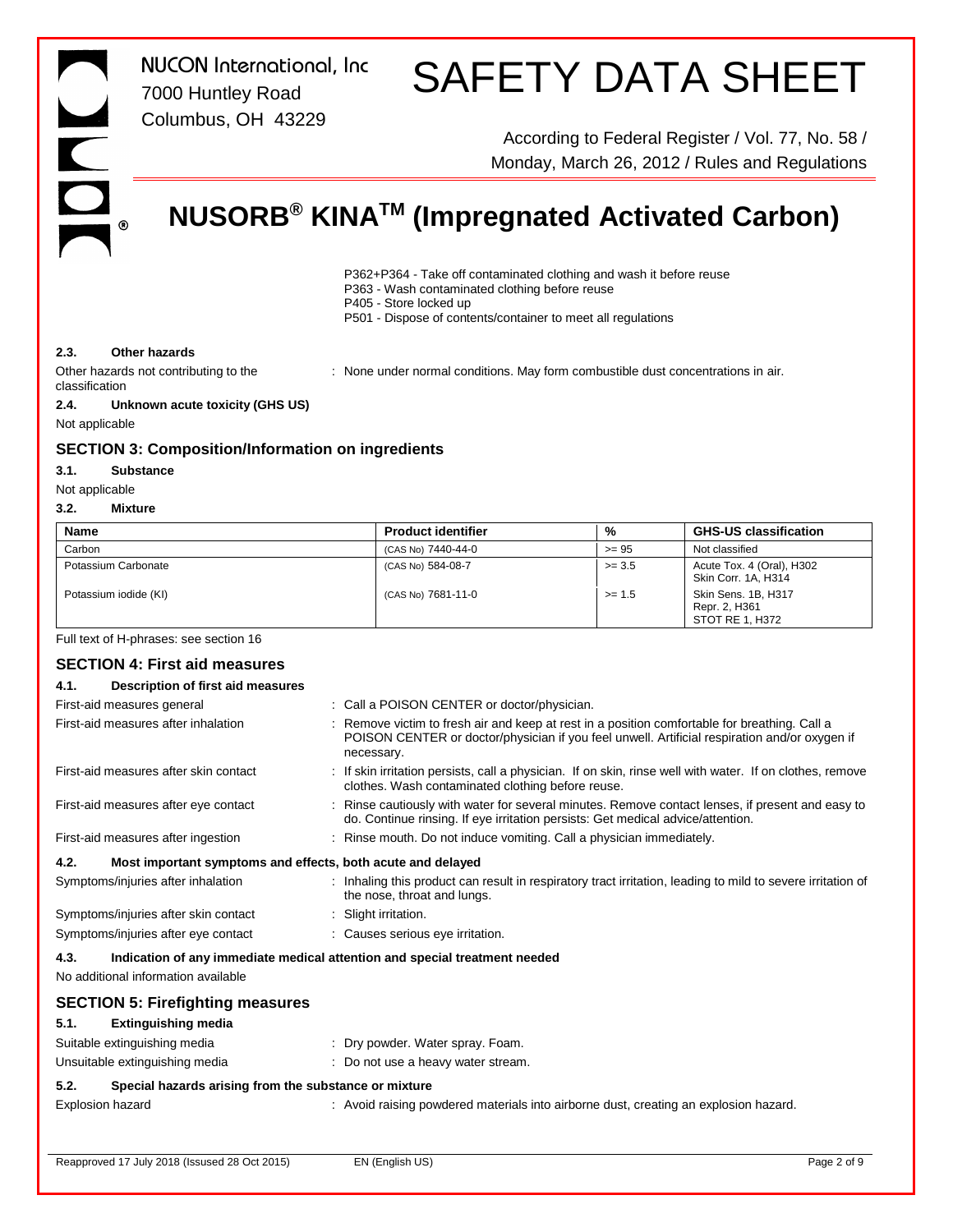IDNU  $^\circledR$ 

*NUCON International, Inc* 7000 Huntley Road Columbus, OH 43229

### SAFETY DATA SHEET

According to Federal Register / Vol. 77, No. 58 / Monday, March 26, 2012 / Rules and Regulations

### **NUSORB® KINATM (Impregnated Activated Carbon)**

| 5.3.              | <b>Advice for firefighters</b>                               |                                                                                                                                                                                                                                                                                                                                                                                       |
|-------------------|--------------------------------------------------------------|---------------------------------------------------------------------------------------------------------------------------------------------------------------------------------------------------------------------------------------------------------------------------------------------------------------------------------------------------------------------------------------|
|                   | Firefighting instructions                                    | : Evacuate area. Eliminate all ignition sources if safe to do so. Exercise caution when fighting<br>any chemical fire.                                                                                                                                                                                                                                                                |
|                   | Protection during firefighting                               | : Do not attempt to take action without suitable protective equipment.                                                                                                                                                                                                                                                                                                                |
|                   | <b>SECTION 6: Accidental release measures</b>                |                                                                                                                                                                                                                                                                                                                                                                                       |
| 6.1.              |                                                              | Personal precautions, protective equipment and emergency procedures                                                                                                                                                                                                                                                                                                                   |
|                   | General measures                                             | : May form combustible dust concentrations in air.                                                                                                                                                                                                                                                                                                                                    |
| 6.1.1.            | For non-emergency personnel                                  |                                                                                                                                                                                                                                                                                                                                                                                       |
|                   | Protective equipment                                         | : Footwear (shoes, boots). Gloves. Safety glasses with side shields. Wear suitable respiratory<br>equipment in case of insufficient ventilation. Wear chemically protective gloves, lab coat or<br>apron to prevent prolonged or repeated skin contact.                                                                                                                               |
|                   | Emergency procedures                                         | : Do not breathe dust. No open flames, no sparks, and no smoking.                                                                                                                                                                                                                                                                                                                     |
| 6.1.2.            | For emergency responders                                     |                                                                                                                                                                                                                                                                                                                                                                                       |
|                   | Protective equipment                                         | : Avoid breathing dust.                                                                                                                                                                                                                                                                                                                                                               |
|                   | Emergency procedures                                         | : Stop release.                                                                                                                                                                                                                                                                                                                                                                       |
| 6.2.              | <b>Environmental precautions</b>                             |                                                                                                                                                                                                                                                                                                                                                                                       |
|                   | Avoid release to the environment.                            |                                                                                                                                                                                                                                                                                                                                                                                       |
| 6.3.              | Methods and material for containment and cleaning up         |                                                                                                                                                                                                                                                                                                                                                                                       |
|                   | Methods for cleaning up                                      | : On land, sweep or shovel into suitable containers. Flush spill area with water spray.                                                                                                                                                                                                                                                                                               |
| Other information |                                                              | : Avoid dust formation. Non-sparking tools should be used. Eliminate all ignition sources.<br>Evacuate area.                                                                                                                                                                                                                                                                          |
| 6.4.              | Reference to other sections                                  |                                                                                                                                                                                                                                                                                                                                                                                       |
|                   | No additional information available                          |                                                                                                                                                                                                                                                                                                                                                                                       |
|                   | <b>SECTION 7: Handling and storage</b>                       |                                                                                                                                                                                                                                                                                                                                                                                       |
| 7.1.              | <b>Precautions for safe handling</b>                         |                                                                                                                                                                                                                                                                                                                                                                                       |
|                   | Additional hazards when processed                            | : Avoid dust formation. Do not breathe dust.                                                                                                                                                                                                                                                                                                                                          |
|                   | Precautions for safe handling                                | : No open flames. No smoking. Use only outdoors or in a well-ventilated area. Do not get in<br>eyes, on skin, or on clothing. Do not breathe dust. Avoid contact during pregnancy/while<br>nursing. Use personal protective equipment as required. Eliminate every possible source of<br>ignition. Take precautionary measures against static discharge. Use only non-sparking tools. |
|                   | Hygiene measures                                             | : Do not eat, drink or smoke when using this product. Wash hands thoroughly after handling.<br>Wash contaminated clothing before reuse. Contaminated work clothing should not be allowed<br>out of the workplace.                                                                                                                                                                     |
| 7.2.              | Conditions for safe storage, including any incompatibilities |                                                                                                                                                                                                                                                                                                                                                                                       |
|                   | Technical measures                                           | : Comply with applicable regulations.                                                                                                                                                                                                                                                                                                                                                 |
|                   | Storage conditions                                           | : Keep only in the original container in a cool, well ventilated place away from: moisture.                                                                                                                                                                                                                                                                                           |
|                   | Incompatible materials                                       | : Keep away from strong oxidizers. copper. fluorine. reactive metals (AI, K, Zn ). Avoid all<br>inorganic mineral acids.                                                                                                                                                                                                                                                              |
| Storage area      |                                                              | : Store in a well-ventilated place.                                                                                                                                                                                                                                                                                                                                                   |
|                   | Special rules on packaging                                   | : Store in a closed container.                                                                                                                                                                                                                                                                                                                                                        |
| 7.3.              | Specific end use(s)<br>No additional information available   |                                                                                                                                                                                                                                                                                                                                                                                       |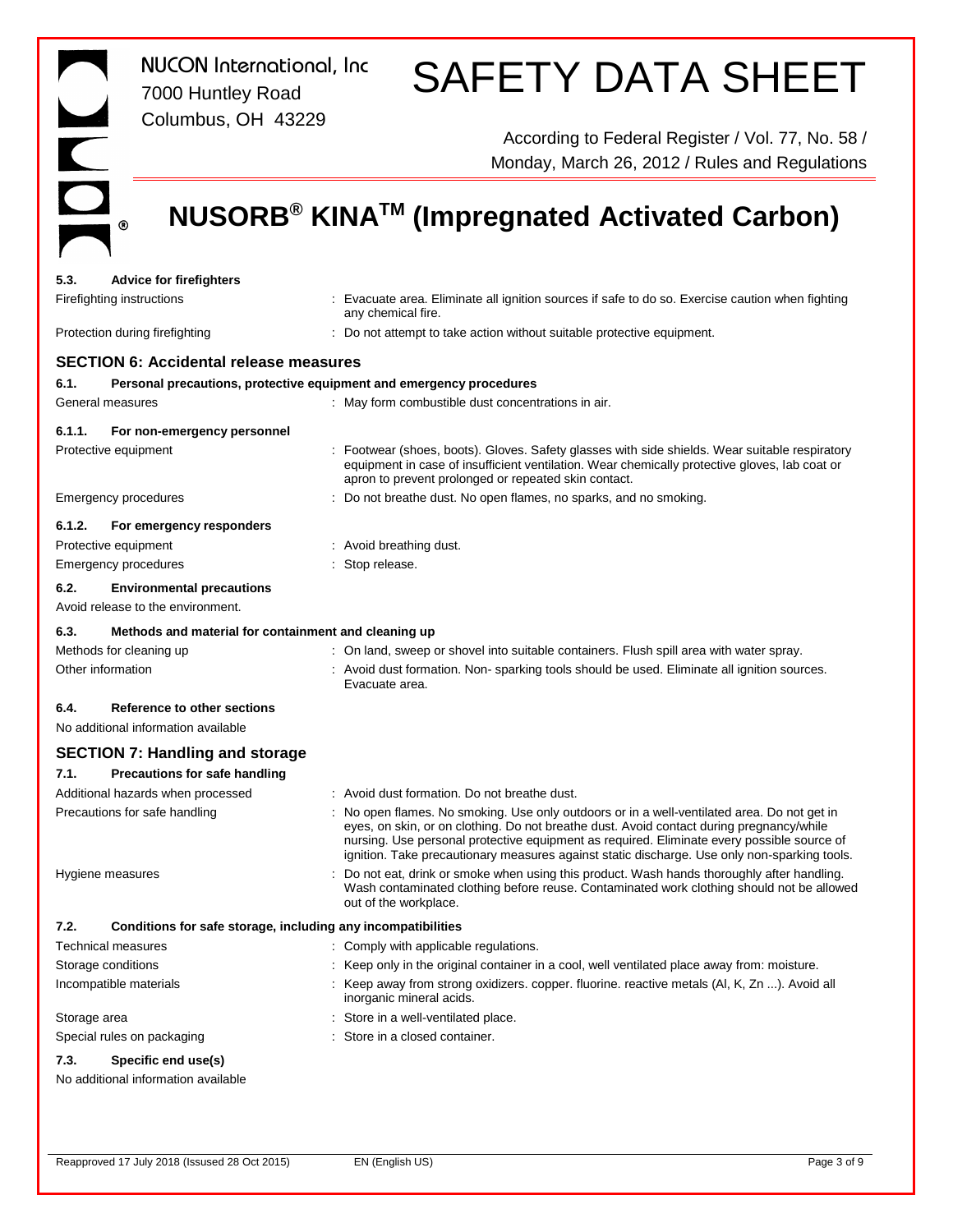### SAFETY DATA SHEET

According to Federal Register / Vol. 77, No. 58 / Monday, March 26, 2012 / Rules and Regulations

### **NUSORB® KINATM (Impregnated Activated Carbon)**

### **SECTION 8: Exposure controls/personal protection**

| 8.1.<br><b>Control parameters</b>                             |                  |                                                                                                                                                                            |
|---------------------------------------------------------------|------------------|----------------------------------------------------------------------------------------------------------------------------------------------------------------------------|
| <b>NUSORB KINA (7440-44-0)</b>                                |                  |                                                                                                                                                                            |
| <b>ACGIH</b>                                                  | Not applicable   |                                                                                                                                                                            |
| <b>OSHA</b>                                                   | Not applicable   |                                                                                                                                                                            |
| Carbon (7440-44-0)                                            |                  |                                                                                                                                                                            |
| <b>ACGIH</b>                                                  | Not applicable   |                                                                                                                                                                            |
| <b>OSHA</b>                                                   | Not applicable   |                                                                                                                                                                            |
| Potassium Carbonate (584-08-7)                                |                  |                                                                                                                                                                            |
| <b>ACGIH</b>                                                  | Not applicable   |                                                                                                                                                                            |
| <b>OSHA</b>                                                   | Not applicable   |                                                                                                                                                                            |
| Potassium iodide (KI) (7681-11-0)                             |                  |                                                                                                                                                                            |
| <b>ACGIH</b>                                                  | Not applicable   |                                                                                                                                                                            |
| <b>OSHA</b>                                                   | Not applicable   |                                                                                                                                                                            |
| 8.2.<br><b>Exposure controls</b>                              |                  |                                                                                                                                                                            |
| Personal protective equipment                                 |                  | : Wash hands thoroughly after handling.                                                                                                                                    |
|                                                               |                  |                                                                                                                                                                            |
| Eye protection                                                |                  | Chemical goggles or face shield.                                                                                                                                           |
| Skin and body protection                                      |                  | : Wear suitable protective clothing.                                                                                                                                       |
| Respiratory protection                                        |                  | : In case of inadequate ventilation wear respiratory protection. Where exposure through<br>inhalation may occur from use, respiratory protection equipment is recommended. |
| Consumer exposure controls                                    |                  | : Avoid contact during pregnancy/while nursing.                                                                                                                            |
| Other information                                             |                  | : Do not breathe dust. Do not eat, drink or smoke when using this product.                                                                                                 |
| <b>SECTION 9: Physical and chemical properties</b>            |                  |                                                                                                                                                                            |
| Information on basic physical and chemical properties<br>9.1. |                  |                                                                                                                                                                            |
| Physical state                                                |                  | Solid                                                                                                                                                                      |
| Appearance                                                    |                  | granular. Pellets/tablets. Powder.                                                                                                                                         |
| Color                                                         |                  | Black dark gray                                                                                                                                                            |
| Odor                                                          |                  | odorless                                                                                                                                                                   |
| Odor threshold                                                |                  | No data available                                                                                                                                                          |
| рH                                                            |                  | No data available                                                                                                                                                          |
| Relative evaporation rate (butyl acetate=1)                   |                  | : No data available                                                                                                                                                        |
| Melting point                                                 |                  | : 3550 °C                                                                                                                                                                  |
| Freezing point                                                |                  | No data available                                                                                                                                                          |
| Boiling point                                                 |                  | No data available                                                                                                                                                          |
| Flash point                                                   |                  | No data available                                                                                                                                                          |
| Auto-ignition temperature                                     |                  | 365 °C                                                                                                                                                                     |
| Decomposition temperature                                     |                  | No data available                                                                                                                                                          |
| Flammability (solid, gas)                                     |                  | No data available                                                                                                                                                          |
| Vapor pressure                                                | $\mathbf 0$<br>t |                                                                                                                                                                            |
| Relative vapor density at 20 °C                               |                  | No data available                                                                                                                                                          |
|                                                               |                  |                                                                                                                                                                            |

Reapproved 17 July 2018 (Issused 28 Oct 2015) EN (English US) **EN EXECUTE:** Page 4 of 9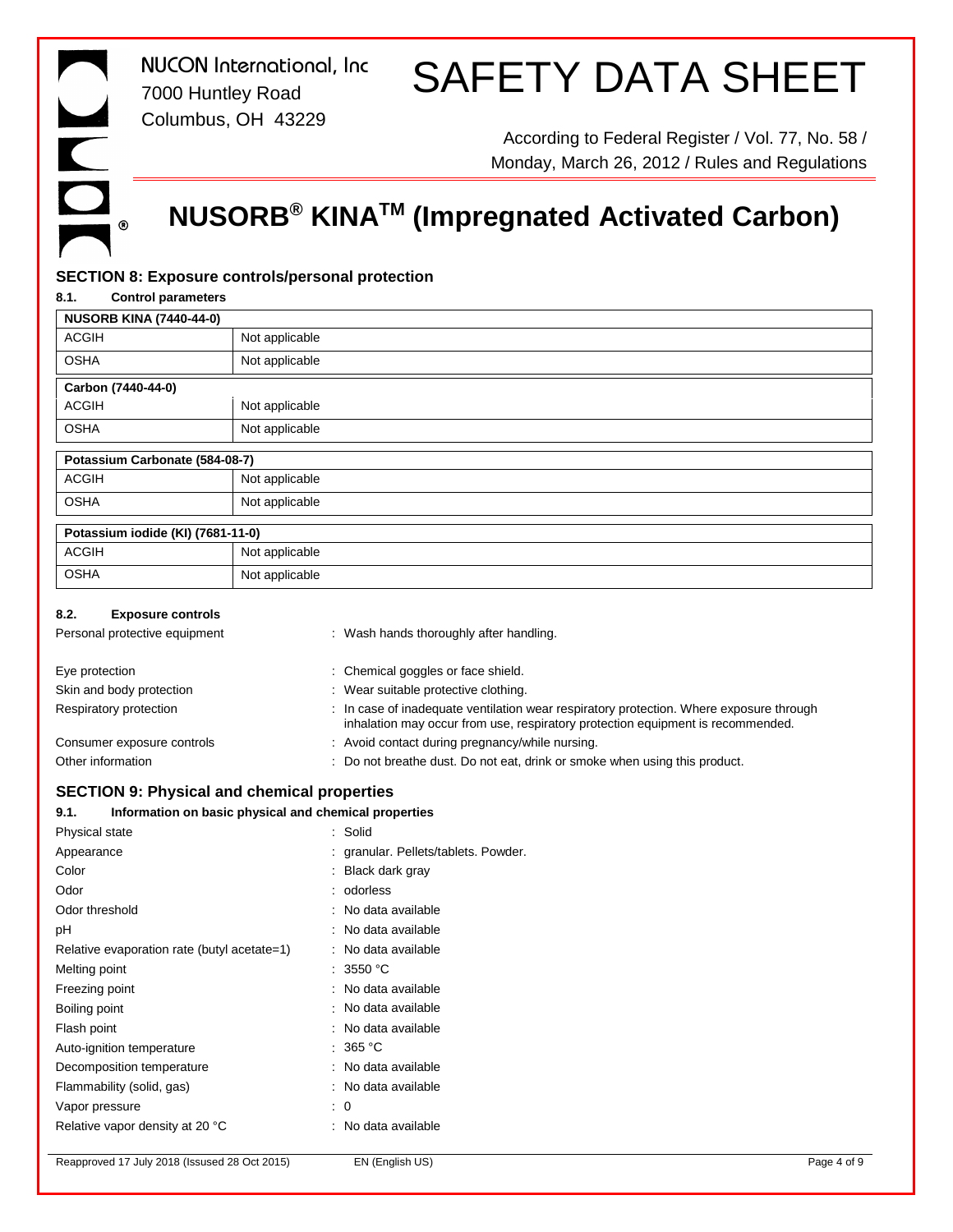## DO  $^\circledR$

*NUCON International, Inc* 7000 Huntley Road Columbus, OH 43229

### SAFETY DATA SHEET

According to Federal Register / Vol. 77, No. 58 / Monday, March 26, 2012 / Rules and Regulations

### **NUSORB® KINATM (Impregnated Activated Carbon)**

| Relative density                 | : No data available                                                                                          |
|----------------------------------|--------------------------------------------------------------------------------------------------------------|
| Specific gravity / density       | $(400 - 600)$ g/l                                                                                            |
| Solubility                       | insoluble in water.<br>Water: Solubility in water of component(s) of the mixture :<br>•: 1120 g/l (at 20 °C) |
| Log Pow                          | : No data available                                                                                          |
| Log Kow                          | : No data available                                                                                          |
| Viscosity, kinematic             | : No data available                                                                                          |
| Viscosity, dynamic               | : No data available                                                                                          |
| Explosive properties             | : No data available.                                                                                         |
| Oxidizing properties             | $\therefore$ No data available.                                                                              |
| <b>Explosion limits</b>          | : No data available                                                                                          |
| <b>Other information</b><br>9.2. |                                                                                                              |
|                                  |                                                                                                              |

VOC content : < 1 %

### **SECTION 10: Stability and reactivity**

#### **10.1. Reactivity**

No additional information available

### **10.2. Chemical stability**

Stable under normal conditions.

#### **10.3. Possibility of hazardous reactions**

No additional information available

### **10.4. Conditions to avoid**

Moisture. Avoid dust formation.

### **10.5. Incompatible materials**

Strong oxidizers. Fluorine. Avoid all inorganic mineral acids.

### **10.6. Hazardous decomposition products**

Carbon monoxide. Carbon dioxide. Iodine. potassium iodate.

### **SECTION 11: Toxicological information**

#### **11.1. Information on toxicological effects**

Acute toxicity in the contract of the contract of the contract of the contract of the contract of the contract of the contract of the contract of the contract of the contract of the contract of the contract of the contract

| Carbon (7440-44-0)                            |                                                        |             |
|-----------------------------------------------|--------------------------------------------------------|-------------|
| LD50 oral rat                                 | > 10000 mg/kg                                          |             |
| Potassium Carbonate (584-08-7)                |                                                        |             |
| LD50 oral rat                                 | 1870 mg/kg                                             |             |
| ATE US (oral)                                 | 1870.000 mg/kg body weight                             |             |
| Skin corrosion/irritation                     | : Causes skin irritation.                              |             |
| Serious eye damage/irritation                 | : Causes serious eye damage.                           |             |
| Respiratory or skin sensitization             | : May cause an allergic skin reaction.                 |             |
| Germ cell mutagenicity                        | : Not classified                                       |             |
| Carcinogenicity                               | : Not classified                                       |             |
| Reproductive toxicity                         | : Suspected of damaging fertility or the unborn child. |             |
| Reapproved 17 July 2018 (Issused 28 Oct 2015) | EN (English US)                                        | Page 5 of 9 |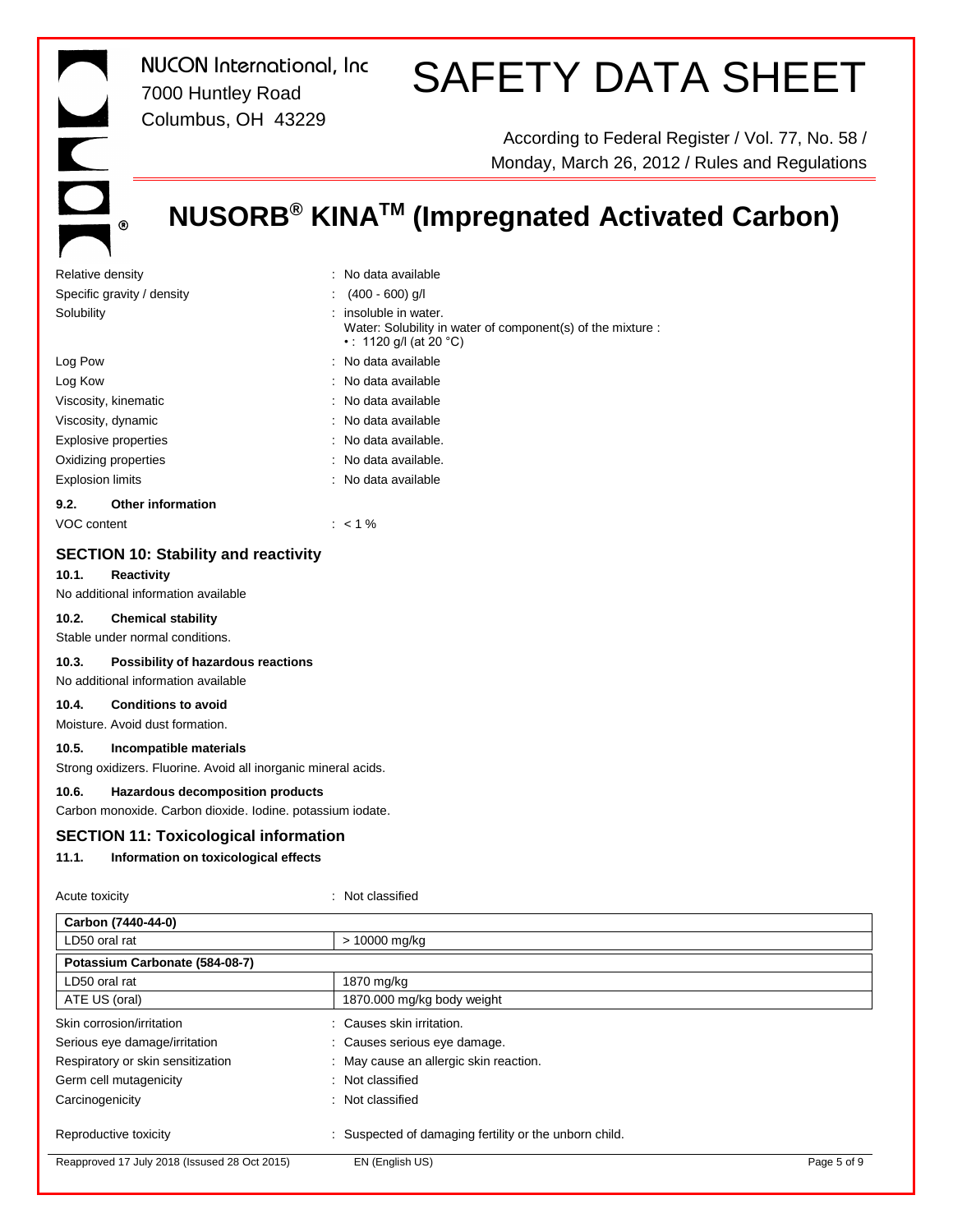### $\overline{ }$ DOL  $^\circledR$

*NUCON International, Inc* 7000 Huntley Road Columbus, OH 43229

### SAFETY DATA SHEET

According to Federal Register / Vol. 77, No. 58 / Monday, March 26, 2012 / Rules and Regulations

### **NUSORB® KINATM (Impregnated Activated Carbon)**

| Specific target organ toxicity (single exposure)                     | : Not classified                                                                                                                         |
|----------------------------------------------------------------------|------------------------------------------------------------------------------------------------------------------------------------------|
| Specific target organ toxicity (repeated<br>exposure)                | : Causes damage to organs through prolonged or repeated exposure.                                                                        |
| Aspiration hazard                                                    | : Not classified                                                                                                                         |
| Potential Adverse human health effects and<br>symptoms               | : Harmful if swallowed. Harmful if inhaled.                                                                                              |
| Symptoms/injuries after inhalation                                   | Inhaling this product can result in respiratory tract irritation, leading to mild to severe irritation of<br>the nose, throat and lungs. |
| Symptoms/injuries after skin contact                                 | : Slight irritation.                                                                                                                     |
| Symptoms/injuries after eye contact                                  | : Causes serious eye irritation.                                                                                                         |
| <b>SECTION 12: Ecological information</b><br><b>Taviaity</b><br>12 1 |                                                                                                                                          |

### **12.1. Toxicity**

Ecology - water **inter the Cology - water** in the state of the manneum of the manneum of the Harmful effects to aquatic life. Toxic to aquatic life. May cause long lasting harmful effects to aquatic life. Harmful to aquatic life with long lasting effects. Toxic to aquatic life with long lasting effects. Very toxic to aquatic life with long lasting effects.

#### **12.2. Persistence and degradability**

| Carbon (7440-44-0)             |                                                         |  |
|--------------------------------|---------------------------------------------------------|--|
| Persistence and degradability  | Not established.                                        |  |
| Potassium Carbonate (584-08-7) |                                                         |  |
| Persistence and degradability  | May cause long-term adverse effects in the environment. |  |

### **12.3. Bioaccumulative potential**

| Not established.                                         |
|----------------------------------------------------------|
|                                                          |
|                                                          |
|                                                          |
| ÷                                                        |
| : No known ecological damage caused by this product.     |
| <b>SECTION 13: Disposal considerations</b>               |
|                                                          |
| : Dispose of contents/container to meet all regulations. |
|                                                          |
|                                                          |
|                                                          |
|                                                          |
| : No supplementary information available.                |
|                                                          |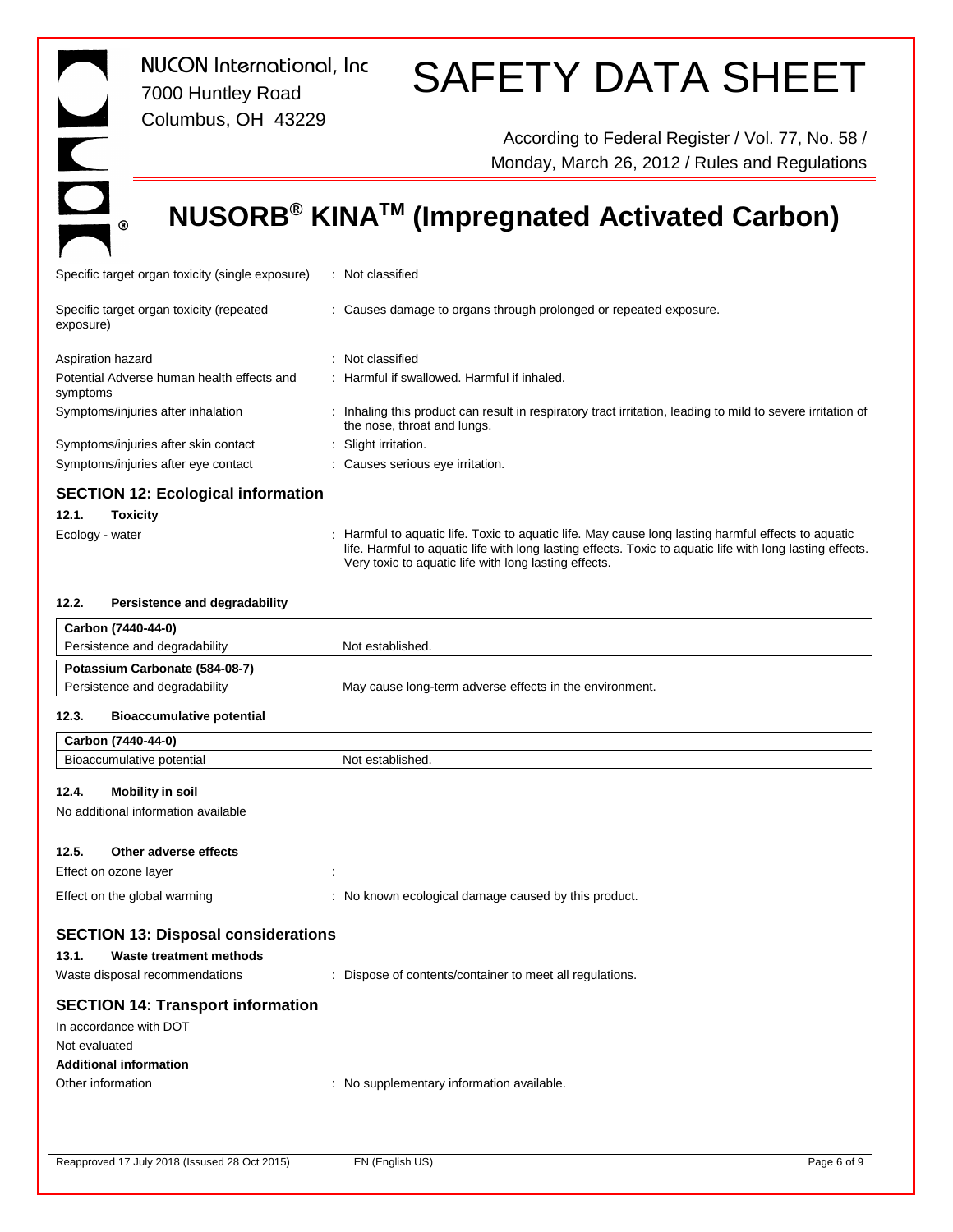### SAFETY DATA SHEET

According to Federal Register / Vol. 77, No. 58 / Monday, March 26, 2012 / Rules and Regulations

### **NUSORB® KINATM (Impregnated Activated Carbon)**

### **ADR**

No additional information available

### **Transport by sea**

No additional information available

**Air transport** No additional information available

### **SECTION 15: Regulatory information**

### **15.1. US Federal regulations**

### **Carbon (7440-44-0)**

Listed on the United States TSCA (Toxic Substances Control Act) inventory

### **Potassium Carbonate (584-08-7)**

Listed on the United States TSCA (Toxic Substances Control Act) inventory

### **Potassium iodide (KI) (7681-11-0)**

Listed on the United States TSCA (Toxic Substances Control Act) inventory

### **15.2. International regulations**

**CANADA**

### **Carbon (7440-44-0)**

| Listed on the Canadian DSL (Domestic Substances List) |                                                                                                               |  |  |
|-------------------------------------------------------|---------------------------------------------------------------------------------------------------------------|--|--|
| <b>WHMIS Classification</b>                           | Uncontrolled product according to WHMIS classification criteria                                               |  |  |
| Potassium Carbonate (584-08-7)                        |                                                                                                               |  |  |
| Listed on the Canadian DSL (Domestic Substances List) |                                                                                                               |  |  |
| <b>WHMIS Classification</b>                           | Class D Division 2 Subdivision B - Toxic material causing other toxic effects<br>Class E - Corrosive Material |  |  |
| Potassium iodide (KI) (7681-11-0)                     |                                                                                                               |  |  |
| Listed on the Canadian DSL (Domestic Substances List) |                                                                                                               |  |  |
| <b>WHMIS Classification</b>                           | Class D Division 2 Subdivision A - Very toxic material causing other toxic effects                            |  |  |

### **EU-Regulations**

### **Carbon (7440-44-0)**

| Listed on the EEC inventory EINECS (European Inventory of Existing Commercial Chemical Substances) |  |  |
|----------------------------------------------------------------------------------------------------|--|--|
|                                                                                                    |  |  |
| Potassium Carbonate (584-08-7)                                                                     |  |  |
| Listed on the EEC inventory EINECS (European Inventory of Existing Commercial Chemical Substances) |  |  |
|                                                                                                    |  |  |
|                                                                                                    |  |  |

### **Potassium iodide (KI) (7681-11-0)**

Listed on the EEC inventory EINECS (European Inventory of Existing Commercial Chemical Substances)

### **Classification according to Regulation (EC) No. 1272/2008 [CLP]**

### **Classification according to Directive 67/548/EEC [DSD] or 1999/45/EC [DPD]**

Not classified

### **15.2.2. National regulations**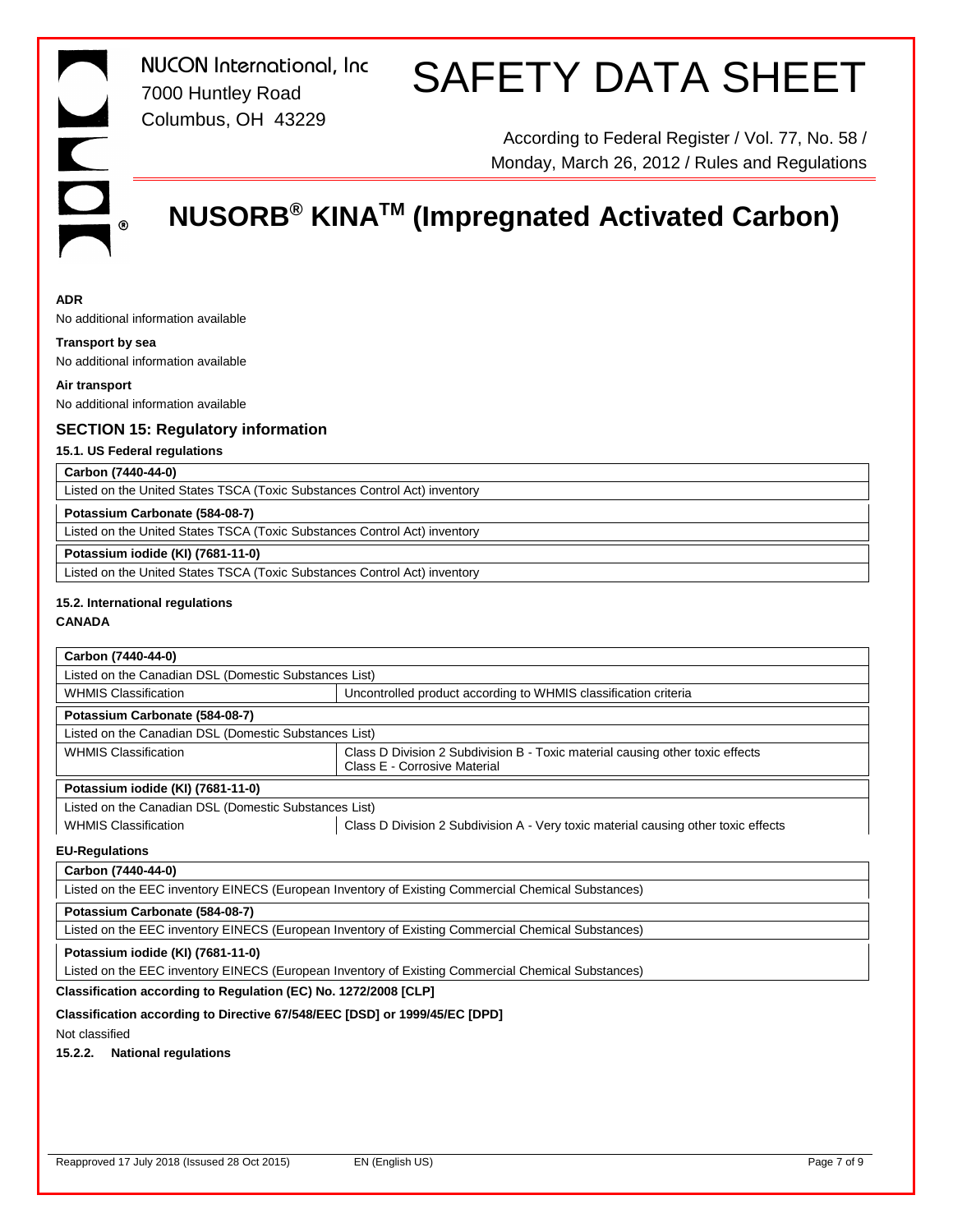### SAFETY DATA SHEET

According to Federal Register / Vol. 77, No. 58 / Monday, March 26, 2012 / Rules and Regulations

### **NUSORB® KINATM (Impregnated Activated Carbon)**

### **Carbon (7440-44-0)**

Listed on the AICS (Australian Inventory of Chemical Substances) Listed on IECSC (Inventory of Existing Chemical Substances Produced or Imported in China) Listed on the Korean ECL (Existing Chemicals List) Listed on NZIoC (New Zealand Inventory of Chemicals) Listed on PICCS (Philippines Inventory of Chemicals and Chemical Substances) Listed on INSQ (Mexican national Inventory of Chemical Substances) Listed on Turkish inventory of chemical  $\overline{\phantom{a}}$ **Potassium Carbonate (584-08-7)**

Listed on the AICS (Australian Inventory of Chemical Substances) Listed on IECSC (Inventory of Existing Chemical Substances Produced or Imported in China) Listed on the Japanese ENCS (Existing & New Chemical Substances) inventory Listed on the Korean ECL (Existing Chemicals List) Listed on NZIoC (New Zealand Inventory of Chemicals) Listed on PICCS (Philippines Inventory of Chemicals and Chemical Substances) Listed on the Canadian IDL (Ingredient Disclosure List) Listed on INSQ (Mexican national Inventory of Chemical Substances) Listed on Turkish inventory of chemical

#### **Potassium iodide (KI) (7681-11-0)**

 $\mathfrak{g}$ 

Listed on the AICS (Australian Inventory of Chemical Substances) Listed on IECSC (Inventory of Existing Chemical Substances Produced or Imported in China) Listed on the Japanese ENCS (Existing & New Chemical Substances) inventory Listed on the Korean ECL (Existing Chemicals List) Listed on NZIoC (New Zealand Inventory of Chemicals) Listed on PICCS (Philippines Inventory of Chemicals and Chemical Substances) Listed on the Canadian IDL (Ingredient Disclosure List) Listed on INSQ (Mexican national Inventory of Chemical Substances) Listed on Turkish inventory of chemical

**15.3. US State regulations**

### **SECTION 16: Other information**

| Full text of H-phrases: |                     |                                                                |  |
|-------------------------|---------------------|----------------------------------------------------------------|--|
| ------                  | Acute Tox. 4 (Oral) | Acute toxicity (oral) Category 4                               |  |
| ------                  | Eye Dam. 1          | Serious eye damage/eye irritation Category 1                   |  |
| ------                  | Repr. 2             | Reproductive toxicity Category 2                               |  |
| ------                  | Skin Corr, 1A       | Skin corrosion/irritation Category 1A                          |  |
| ------                  | Skin Irrit, 2       | Skin corrosion/irritation Category 2                           |  |
| ------                  | Skin Sens, 1        | Skin sensitization Category 1                                  |  |
| ------                  | Skin Sens, 1B       | Skin sensitization Category 1B                                 |  |
| ------                  | STOT RE 1           | Specific target organ toxicity (repeated exposure) Category 1  |  |
| ------                  | H302                | Harmful if swallowed                                           |  |
| ------                  | H314                | Causes severe skin burns and eye damage                        |  |
| ------                  | H <sub>315</sub>    | Causes skin irritation                                         |  |
| ------                  | H317                | May cause an allergic skin reaction                            |  |
| ------                  | H318                | Causes serious eye damage                                      |  |
| ------                  | H <sub>361</sub>    | Suspected of damaging fertility or the unborn child            |  |
| ------                  | H372                | Causes damage to organs through prolonged or repeated exposure |  |
|                         |                     |                                                                |  |

#### GHS US SDS